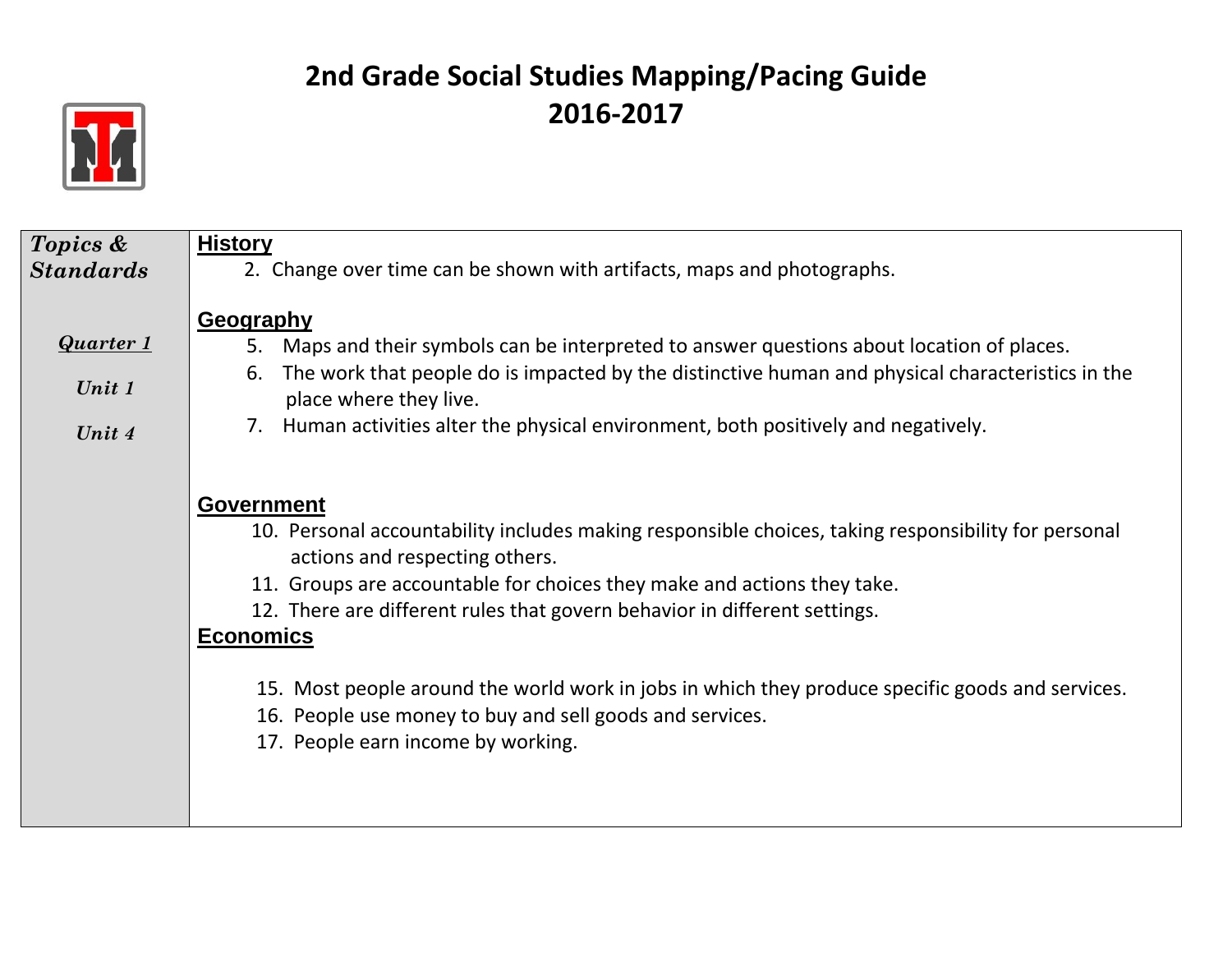| <b>Time Frame</b>                                            | Curriculum Units &                                                                                                                                                                                                                                                                                                            | <b>Opportunities for</b>                                                                                                                                                            | <b>Resources</b>                                                                                                     | <b>Technology</b> and                                                                                                                                                                               |
|--------------------------------------------------------------|-------------------------------------------------------------------------------------------------------------------------------------------------------------------------------------------------------------------------------------------------------------------------------------------------------------------------------|-------------------------------------------------------------------------------------------------------------------------------------------------------------------------------------|----------------------------------------------------------------------------------------------------------------------|-----------------------------------------------------------------------------------------------------------------------------------------------------------------------------------------------------|
|                                                              | <i>Assessment</i>                                                                                                                                                                                                                                                                                                             | Integration                                                                                                                                                                         | Curriculum or                                                                                                        | <i>Differentiated</i>                                                                                                                                                                               |
|                                                              | (Evidence)                                                                                                                                                                                                                                                                                                                    |                                                                                                                                                                                     | <b>Textbook</b>                                                                                                      | Learning                                                                                                                                                                                            |
|                                                              | <b>UBD Framework</b>                                                                                                                                                                                                                                                                                                          | <b>Language Arts/Writing</b>                                                                                                                                                        | <b>McGraw Hill</b>                                                                                                   |                                                                                                                                                                                                     |
| <b>Rules</b> and                                             | Unit: Citizens and                                                                                                                                                                                                                                                                                                            | <b>RI.2.6</b> Identify what the author wants to                                                                                                                                     | Who we are as Americans                                                                                              | www.connected.mcgraw-                                                                                                                                                                               |
| <b>Procedures</b>                                            | Government                                                                                                                                                                                                                                                                                                                    | answer, explain, or describe in the text.                                                                                                                                           | (Unit 4 Lesson1-4)                                                                                                   | hill.com                                                                                                                                                                                            |
| 2 Weeks                                                      | <b>Under Construction</b><br><b>Great Work Coming</b><br><b>Formative/Summative</b><br><b>Assessments</b><br>2-3 tasks that reach DOK<br>3-4 AND/OR                                                                                                                                                                           | McGraw-Hill Text Literacy Resources<br>Link to Literacy<br><b>Reading Wonders Theme</b><br><b>Reading Wonders Skills</b><br><b>Book Shelf</b>                                       | Be sure you use the Resources<br>Tab for songs, games, videos,<br>activities, Reader's Theater, etc.<br>Defined Stem | www.definedstem.com<br>(GRASPS-Project based Learning)<br>www.infohio.org<br>(games, videos, timelines, research<br>sites, biographies, books)                                                      |
|                                                              | 1-2 FATPS/RAFTS<br>$\bullet$<br>At least 1 GRASP per<br>quarter<br>At least 1 Common Short<br>Cycle per quarter<br>*Assessments located within unit<br><b>McGraw-Hill Assessment</b><br>Resources<br>Self-Check Quiz<br><b>CCSS Reading</b><br><b>Informational Text</b><br>Words to Know<br>Unit Wrap Up<br>Big Idea Project | <b>Readers Theatre</b>                                                                                                                                                              |                                                                                                                      | www.kids.gov<br>(videos, games and activities)<br>Differentiated Instruction and<br><b>ELL support listed in TM for</b><br>each lesson as well as in online<br>resources under "Show as You<br>Go." |
| Human and<br>Physical<br><b>Characteristics</b><br>of places | <b>UBD Framework</b><br>Unit:<br><b>Formative/Summative</b><br><b>Assessments</b>                                                                                                                                                                                                                                             | <b>Language Arts/Writing</b><br><b>RI.2.1</b> Ask and answer such questions<br>as who, what, where, when, why, and how to<br>demonstrate understanding of key details in a<br>text. | <b>McGraw Hill</b><br>Who we are as Americans<br>(Unit 1 Lesson1-3)                                                  | www.connected.mcgraw-<br>hill.com                                                                                                                                                                   |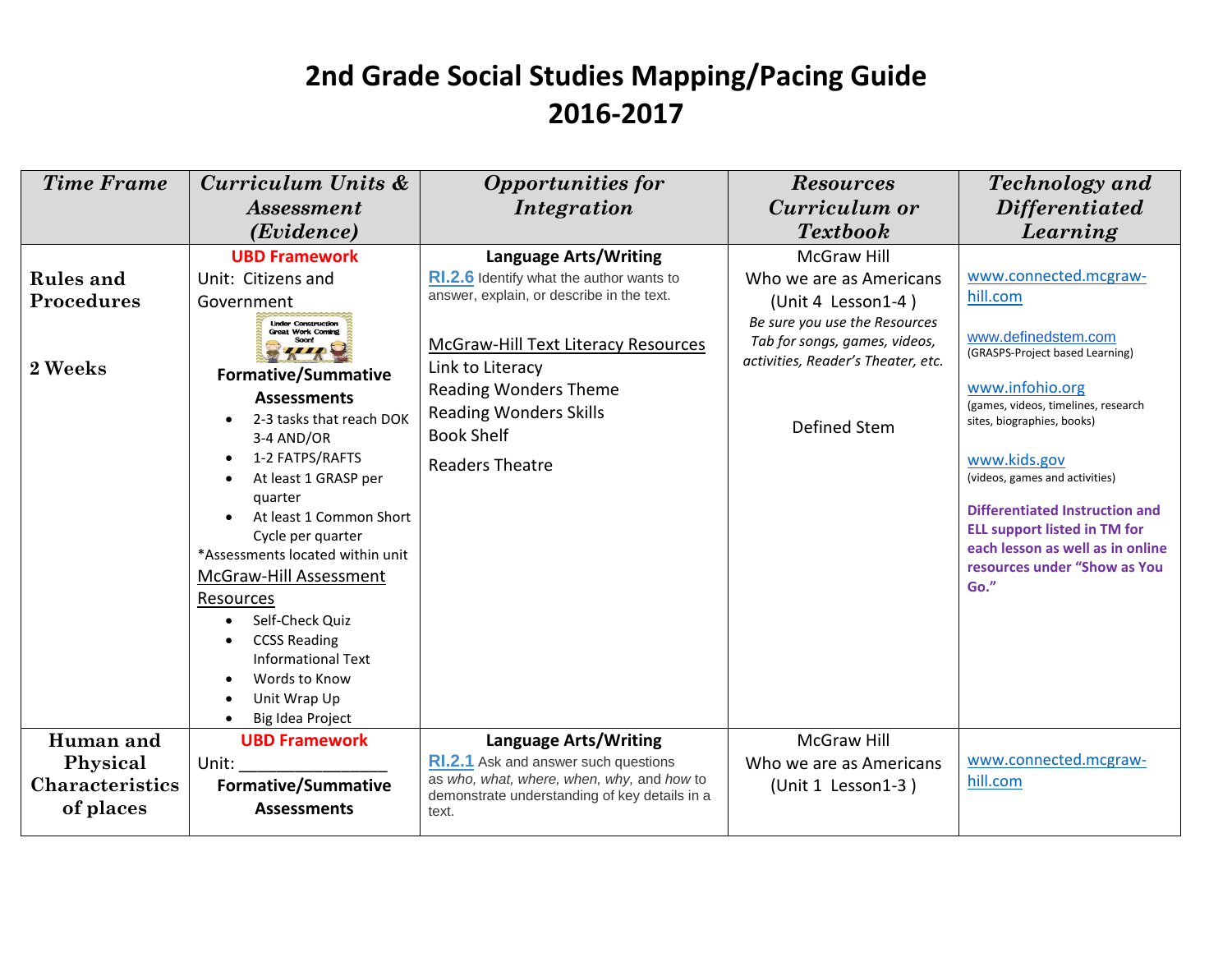| 3 Weeks                   | 3-4 tasks that reach DOK<br>$\bullet$<br>3-4 AND/OR<br>2-3 FATPS/RAFTS<br>At least 1 GRASP per<br>quarter<br>At least 1 Common Short<br>Cycle per quarter<br>*Assessments located within unit<br><b>McGraw-Hill Assessment</b><br>Resources<br>Self-Check Ouiz<br><b>CCSS Reading</b><br><b>Informational Text</b><br>Words to Know<br>Unit Wrap Up<br>Big Idea Project | McGraw-Hill Text Literacy Resources<br>Link to Literacy<br><b>Reading Wonders Theme</b><br><b>Reading Wonders Skills</b><br><b>Book Shelf</b><br><b>Readers Theatre</b>                                                                                                                                                                                                                                                                                                                                                                   | Be sure you use the Resources<br>Tab for songs, games, videos,<br>activities, Reader's Theater, etc.<br>Defined Stem                                                   | www.definedstem.com<br>(GRASPS-Project based Learning)<br>www.infohio.org<br>(games, videos, timelines, research<br>sites, biographies, books)<br>www.kids.gov<br>(videos, games and activities)<br><b>Differentiated Instruction and</b><br><b>ELL support listed in TM for</b><br>each lesson as well as in online<br>resources under "Show as You<br>Go."                                      |
|---------------------------|-------------------------------------------------------------------------------------------------------------------------------------------------------------------------------------------------------------------------------------------------------------------------------------------------------------------------------------------------------------------------|-------------------------------------------------------------------------------------------------------------------------------------------------------------------------------------------------------------------------------------------------------------------------------------------------------------------------------------------------------------------------------------------------------------------------------------------------------------------------------------------------------------------------------------------|------------------------------------------------------------------------------------------------------------------------------------------------------------------------|---------------------------------------------------------------------------------------------------------------------------------------------------------------------------------------------------------------------------------------------------------------------------------------------------------------------------------------------------------------------------------------------------|
| Maps and their            | <b>UBD Framework</b>                                                                                                                                                                                                                                                                                                                                                    | <b>Language Arts/Writing</b>                                                                                                                                                                                                                                                                                                                                                                                                                                                                                                              | <b>McGraw Hill</b>                                                                                                                                                     |                                                                                                                                                                                                                                                                                                                                                                                                   |
| <b>Symbols</b><br>2 weeks | Unit: Geography<br><b>Under Construction</b><br><b>Great Work Coming</b><br><b>Formative/Summative</b><br><b>Assessments</b><br>2-3 tasks that reach DOK<br>3-4 AND/OR<br>1-2 FATPS/RAFTS<br>$\bullet$<br>At least 1 GRASP per<br>$\bullet$<br>quarter<br>At least 1 Common Short<br>Cycle per quarter<br>*Assessments located within unit                              | RI.2.1 Ask and answer such questions<br>as who, what, where, when, why, and how to<br>demonstrate understanding of key details in a<br>text.<br><b>RI.2.5</b> Know and use various text features<br>(e.g., captions, bold print, subheadings,<br>glossaries, indexes, electronic menus, icons)<br>to locate key facts or information in a text<br>efficiently.<br>McGraw-Hill Text Literacy Resources<br>Link to Literacy<br><b>Reading Wonders Theme</b><br><b>Reading Wonders Skills</b><br><b>Book Shelf</b><br><b>Readers Theatre</b> | Who we are as Americans<br>(Unit 1 Lesson 1-3)<br>Be sure you use the Resources<br>Tab for songs, games, videos,<br>activities, Reader's Theater, etc.<br>Defined Stem | www.connected.mcgraw-<br>hill.com<br>www.definedstem.com<br>(GRASPS-Project based Learning)<br>www.infohio.org<br>(games, videos, timelines, research<br>sites, biographies, books)<br>www.kids.gov<br>(videos, games and activities)<br><b>Differentiated Instruction and</b><br><b>ELL support listed in TM for</b><br>each lesson as well as in online<br>resources under "Show as You<br>Go." |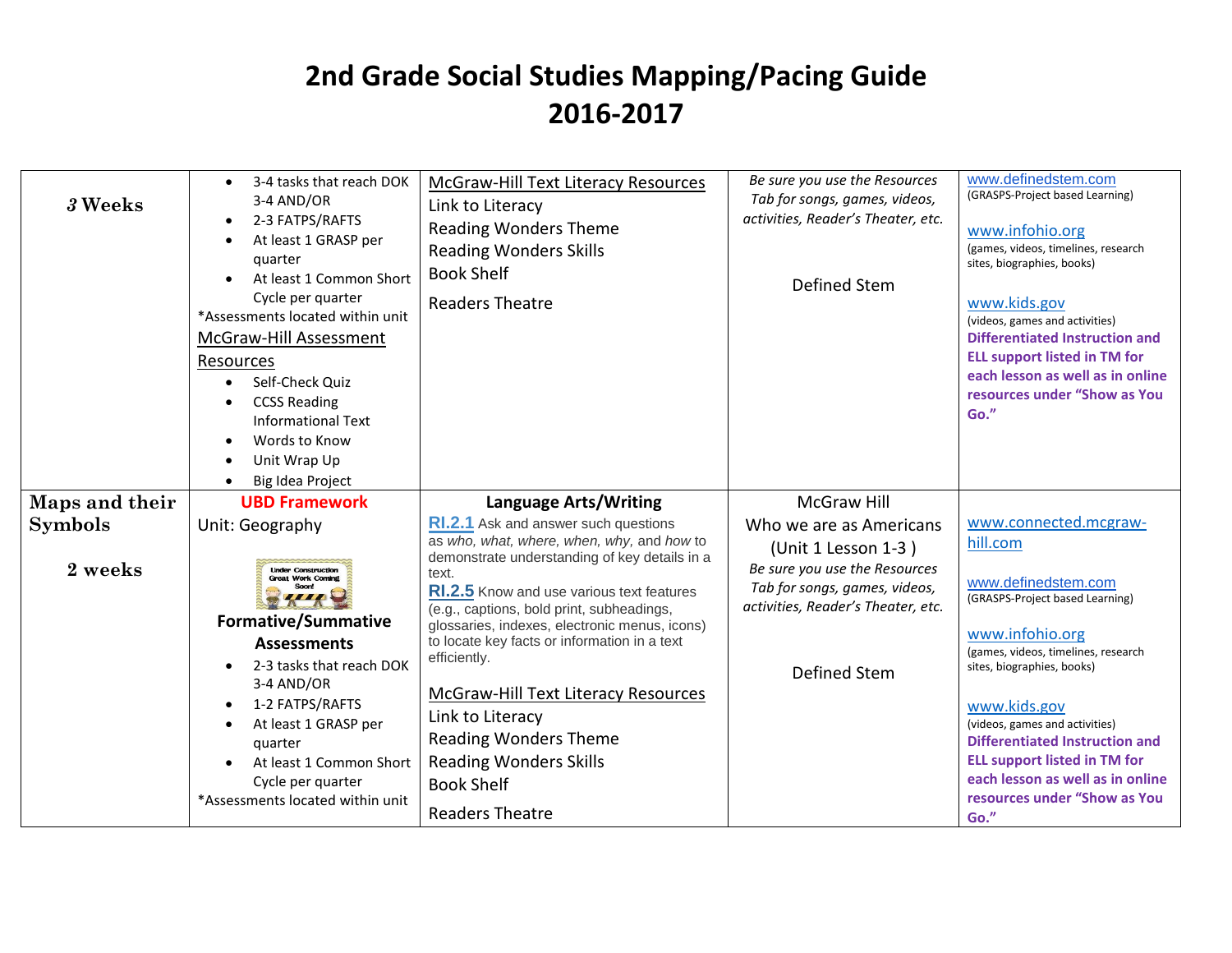|                     | McGraw-Hill Assessment<br>Resources<br>Self-Check Quiz<br><b>CCSS Reading</b><br>Informational Text<br>Words to Know<br>Unit Wrap Up<br>Big Idea Project                                                                                                                                                                                                                               |                                                                                                                                                                                         |                                                                                                                                                   |                                                                                                                                                                                                                                                                                                                                                              |
|---------------------|----------------------------------------------------------------------------------------------------------------------------------------------------------------------------------------------------------------------------------------------------------------------------------------------------------------------------------------------------------------------------------------|-----------------------------------------------------------------------------------------------------------------------------------------------------------------------------------------|---------------------------------------------------------------------------------------------------------------------------------------------------|--------------------------------------------------------------------------------------------------------------------------------------------------------------------------------------------------------------------------------------------------------------------------------------------------------------------------------------------------------------|
| <b>Jobs or Work</b> | <b>UBD Framework</b>                                                                                                                                                                                                                                                                                                                                                                   | <b>Language Arts/Writing</b>                                                                                                                                                            | <b>McGraw Hill</b>                                                                                                                                |                                                                                                                                                                                                                                                                                                                                                              |
| People Do           | Unit:                                                                                                                                                                                                                                                                                                                                                                                  | <b>RI.2.1</b> Ask and answer such questions<br>as who, what, where, when, why, and how to                                                                                               | Who we are as Americans                                                                                                                           | www.connected.mcgraw-<br>hill.com                                                                                                                                                                                                                                                                                                                            |
|                     | <b>Formative/Summative</b>                                                                                                                                                                                                                                                                                                                                                             | demonstrate understanding of key details in a                                                                                                                                           | (Unit1 Lesson 1-3)                                                                                                                                |                                                                                                                                                                                                                                                                                                                                                              |
| 2 weeks             | <b>Assessments</b><br>2-3 tasks that reach DOK<br>3-4 AND/OR<br>1-2 FATPS/RAFTS<br>At least 1 GRASP per<br>$\bullet$<br>quarter<br>At least 1 Common Short<br>Cycle per quarter<br>*Assessments located within unit<br>McGraw-Hill Assessment<br>Resources<br>Self-Check Quiz<br><b>CCSS Reading</b><br><b>Informational Text</b><br>Words to Know<br>Unit Wrap Up<br>Big Idea Project | text.<br><b>McGraw-Hill Text Literacy Resources</b><br>Link to Literacy<br><b>Reading Wonders Theme</b><br><b>Reading Wonders Skills</b><br><b>Book Shelf</b><br><b>Readers Theatre</b> | Be sure you use the Resources<br>Tab for songs, games, videos,<br>activities, Reader's Theater, etc.<br>Defined Stem<br>"Farmers and the Economy" | www.definedstem.com<br>(GRASPS-Project based Learning)<br>www.infohio.org<br>(games, videos, timelines, research<br>sites, biographies, books)<br>www.kids.gov<br>(videos, games and activities)<br><b>Differentiated Instruction and</b><br><b>ELL support listed in TM for</b><br>each lesson as well as in online<br>resources under "Show as You<br>Go." |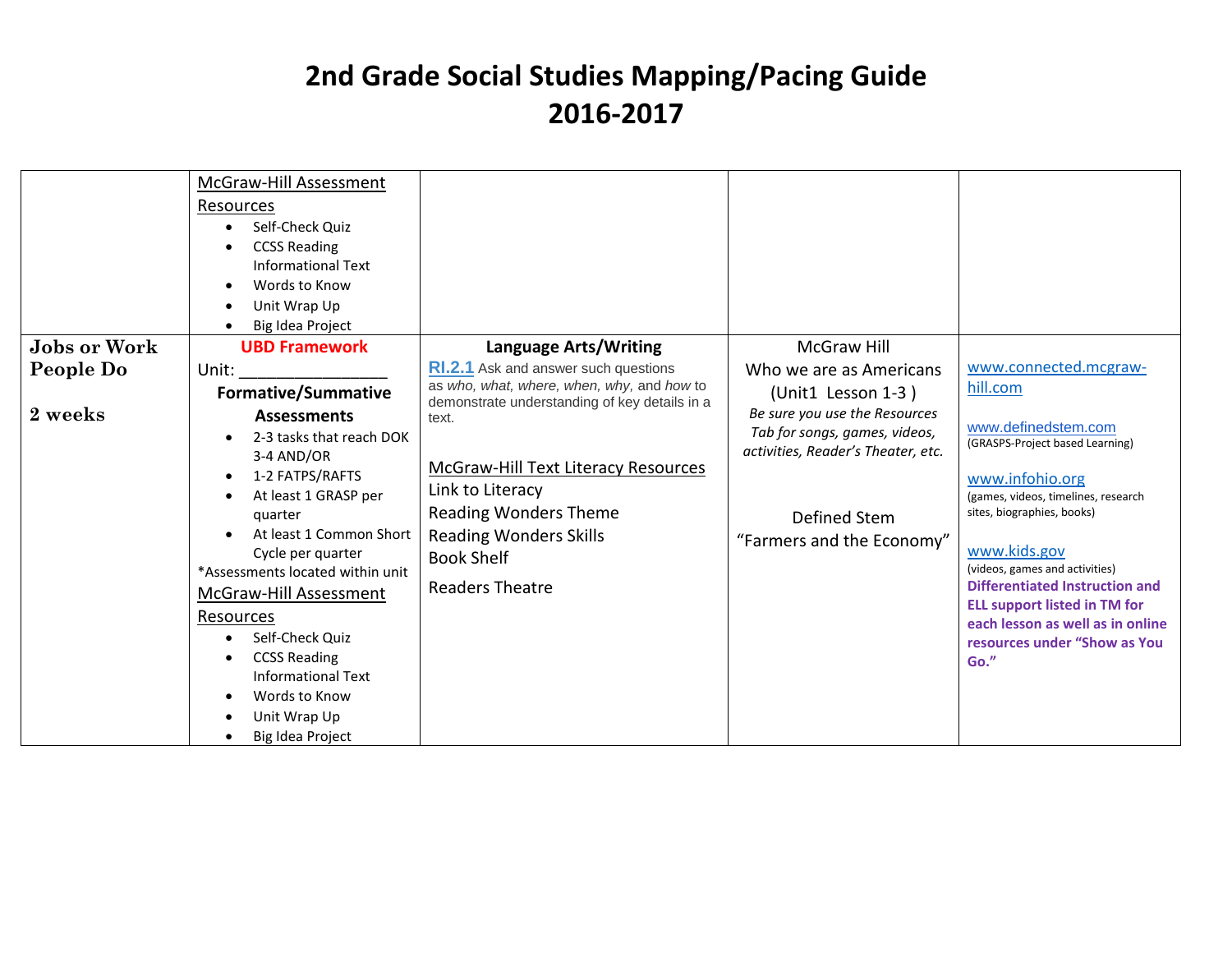| Topics &                   | <b>History</b>                                                                                                                                                                                                                                                                                                                                                                                                       |
|----------------------------|----------------------------------------------------------------------------------------------------------------------------------------------------------------------------------------------------------------------------------------------------------------------------------------------------------------------------------------------------------------------------------------------------------------------|
| <b>Standards</b>           | 2. Change over time can be shown with artifacts, maps and photographs.                                                                                                                                                                                                                                                                                                                                               |
|                            | 3. Science and technology have changed daily life.                                                                                                                                                                                                                                                                                                                                                                   |
| <b>Quarter 2</b><br>Unit 2 | Geography<br>8. Cultures develop in unique ways, in part through the influence of the physical environment.<br>9. Interactions among cultures lead to sharing ways of life.                                                                                                                                                                                                                                          |
|                            | <b>Government</b><br>10. Personal accountability includes making responsible choices, taking responsibility for personal actions<br>and respecting others.<br>11. Groups are accountable for choices they make and actions they take.<br>12. There are different rules that govern behavior in different settings.<br><b>Economics</b><br>13. Information displayed on bar graphs can be used to compare quantities. |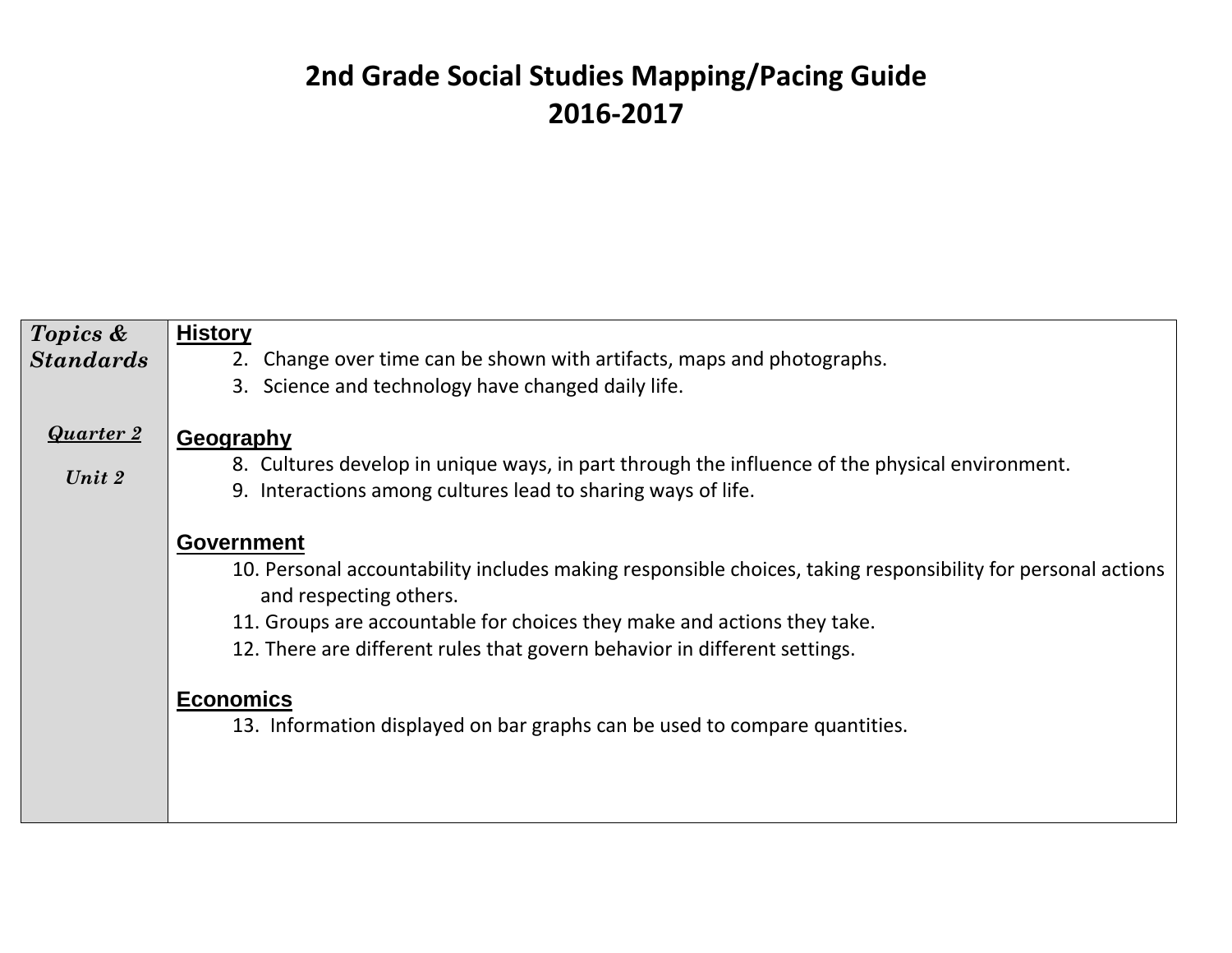| <b>Time Frame</b> | Curriculum Units &                                                                                                                                                                                                                                                                                                                                                                                                  | <b>Opportunities for Integration</b>                                                                                                                                    | <b>Resources</b>                                                                                                                                  | <b>Technology</b> and                                                                                                                                                                                                                                                                                                                                 |
|-------------------|---------------------------------------------------------------------------------------------------------------------------------------------------------------------------------------------------------------------------------------------------------------------------------------------------------------------------------------------------------------------------------------------------------------------|-------------------------------------------------------------------------------------------------------------------------------------------------------------------------|---------------------------------------------------------------------------------------------------------------------------------------------------|-------------------------------------------------------------------------------------------------------------------------------------------------------------------------------------------------------------------------------------------------------------------------------------------------------------------------------------------------------|
|                   | <i>Assessment</i>                                                                                                                                                                                                                                                                                                                                                                                                   |                                                                                                                                                                         | <i>Curriculum</i>                                                                                                                                 | <i>Differentiated</i>                                                                                                                                                                                                                                                                                                                                 |
|                   | (Evidence)                                                                                                                                                                                                                                                                                                                                                                                                          |                                                                                                                                                                         | or Textbook                                                                                                                                       | Learning                                                                                                                                                                                                                                                                                                                                              |
| <b>Native</b>     | <b>UBD Framework</b>                                                                                                                                                                                                                                                                                                                                                                                                | Language Arts/Writing                                                                                                                                                   | McGraw Hill                                                                                                                                       |                                                                                                                                                                                                                                                                                                                                                       |
| Americans         | <b>Unit: Native Americans</b>                                                                                                                                                                                                                                                                                                                                                                                       | <b>RI.2.9</b> Compare and contrast the most important<br>points presented by two texts on the same topic.                                                               | Who we are as<br>Americans                                                                                                                        | www.connected.mcgraw-<br>hill.com                                                                                                                                                                                                                                                                                                                     |
| 3 Weeks           | <b>Linder Construction</b><br><b>Great Work Coming</b><br><b>Formative/Summative</b><br><b>Assessments</b><br>3-4 tasks that reach DOK<br>3-4 AND/OR<br>2-3 FATPS/RAFTS<br>At least 1 GRASP per<br>quarter<br>At least 1 Common Short<br>Cycle per quarter<br>*Assessments located within unit<br><b>McGraw-Hill Assessment</b><br>Resources<br>Self-Check Quiz<br><b>CCSS Reading</b><br><b>Informational Text</b> | <b>McGraw-Hill Text Literacy Resources</b><br>Link to Literacy<br>Reading Wonders Theme<br><b>Reading Wonders Skills</b><br><b>Book Shelf</b><br><b>Readers Theatre</b> | (Unit 2 Lesson 1-5)<br>Be sure you use the<br>Resources Tab for<br>songs, games, videos,<br>activities, Reader's<br>Theater, etc.<br>Defined Stem | www.definedstem.com<br>(GRASPS-Project based Learning)<br>www.infohio.org<br>(games, videos, timelines, research sites,<br>biographies, books)<br>www.kids.gov<br>(videos, games and activities)<br>Differentiated Instruction and<br><b>ELL support listed in TM for each</b><br>lesson as well as in online<br>resources under "Show as You<br>Go." |
|                   | Words to Know<br>Unit Wrap Up                                                                                                                                                                                                                                                                                                                                                                                       |                                                                                                                                                                         |                                                                                                                                                   |                                                                                                                                                                                                                                                                                                                                                       |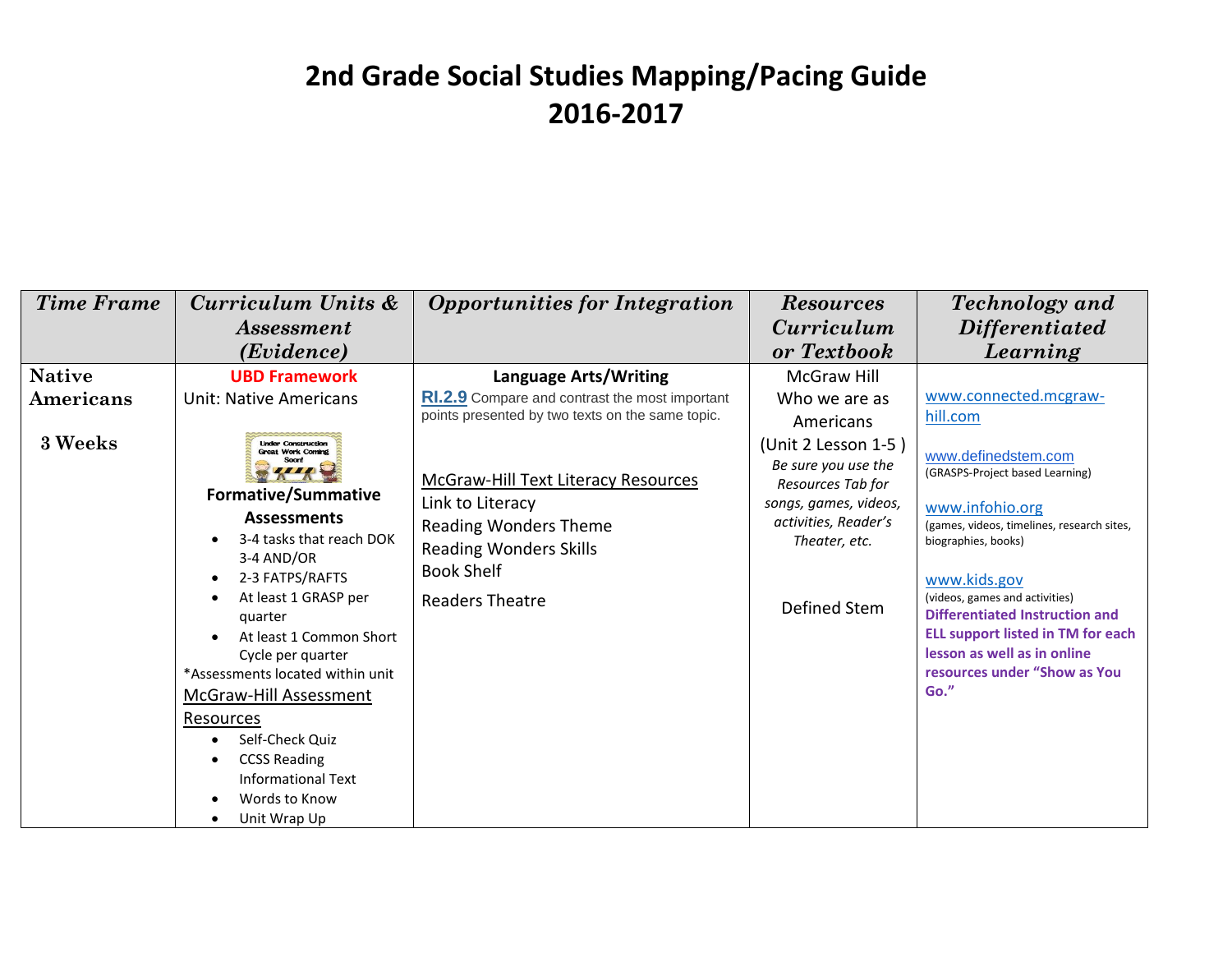|                             | Big Idea Project<br>$\bullet$                                                                                                                                                                                                                                                                                                                                                          |                                                                                                                                                                         |                                                                                                                                                   |                                                                                                                                                                                                                                                                                                                                                              |
|-----------------------------|----------------------------------------------------------------------------------------------------------------------------------------------------------------------------------------------------------------------------------------------------------------------------------------------------------------------------------------------------------------------------------------|-------------------------------------------------------------------------------------------------------------------------------------------------------------------------|---------------------------------------------------------------------------------------------------------------------------------------------------|--------------------------------------------------------------------------------------------------------------------------------------------------------------------------------------------------------------------------------------------------------------------------------------------------------------------------------------------------------------|
| Culture and                 | <b>UBD Framework</b>                                                                                                                                                                                                                                                                                                                                                                   | <b>Language Arts/Writing</b>                                                                                                                                            | <b>McGraw Hill</b>                                                                                                                                |                                                                                                                                                                                                                                                                                                                                                              |
| its Influence               | Unit:                                                                                                                                                                                                                                                                                                                                                                                  | RI.2.9 Compare and contrast the most important                                                                                                                          | Who we are as                                                                                                                                     | www.connected.mcgraw-                                                                                                                                                                                                                                                                                                                                        |
|                             | <b>Formative/Summative</b>                                                                                                                                                                                                                                                                                                                                                             | points presented by two texts on the same topic.                                                                                                                        | Americans                                                                                                                                         | hill.com                                                                                                                                                                                                                                                                                                                                                     |
| 3 Weeks                     | <b>Assessments</b><br>3-4 tasks that reach DOK<br>3-4 AND/OR<br>2-3 FATPS/RAFTS<br>$\bullet$<br>At least 1 GRASP per<br>quarter<br>At least 1 Common Short<br>Cycle per quarter<br>*Assessments located within unit<br>McGraw-Hill Assessment<br>Resources<br>Self-Check Quiz<br><b>CCSS Reading</b><br><b>Informational Text</b><br>Words to Know<br>Unit Wrap Up<br>Big Idea Project | McGraw-Hill Text Literacy Resources<br>Link to Literacy<br><b>Reading Wonders Theme</b><br><b>Reading Wonders Skills</b><br><b>Book Shelf</b><br><b>Readers Theatre</b> | (Unit 2 Lesson 1-5)<br>Be sure you use the<br>Resources Tab for<br>songs, games, videos,<br>activities, Reader's<br>Theater, etc.<br>Defined Stem | www.definedstem.com<br>(GRASPS-Project based Learning)<br>www.infohio.org<br>(games, videos, timelines, research sites,<br>biographies, books)<br>www.kids.gov<br>(videos, games and activities)<br><b>Differentiated Instruction and</b><br><b>ELL support listed in TM for each</b><br>lesson as well as in online<br>resources under "Show as You<br>Go." |
|                             |                                                                                                                                                                                                                                                                                                                                                                                        |                                                                                                                                                                         |                                                                                                                                                   |                                                                                                                                                                                                                                                                                                                                                              |
| Immigration                 | <b>UBD Framework</b>                                                                                                                                                                                                                                                                                                                                                                   | <b>Language Arts/Writing</b>                                                                                                                                            | <b>McGraw Hill</b>                                                                                                                                |                                                                                                                                                                                                                                                                                                                                                              |
| <b>Changes Over</b><br>Time | Unit: Land of Immigrants<br><b>Linder Construction</b><br><b>Great Work Coming</b>                                                                                                                                                                                                                                                                                                     | RI.2.1 Ask and answer such questions as who,<br>what, where, when, why, and how to demonstrate<br>understanding of key details in a text.                               | Who we are as<br>Americans<br>(Unit 2 Lesson 6)<br>Be sure you use the                                                                            | www.connected.mcgraw-<br>hill.com<br>www.definedstem.com                                                                                                                                                                                                                                                                                                     |
| 3 Weeks                     | <b>Formative/Summative</b><br><b>Assessments</b>                                                                                                                                                                                                                                                                                                                                       | RI.2.9 Compare and contrast the most important<br>points presented by two texts on the same topic.                                                                      | Resources Tab for<br>songs, games, videos,                                                                                                        | (GRASPS-Project based Learning)<br>www.infohio.org                                                                                                                                                                                                                                                                                                           |
|                             | 3-4 tasks that reach DOK<br>3-4 AND/OR                                                                                                                                                                                                                                                                                                                                                 | McGraw-Hill Text Literacy Resources                                                                                                                                     | activities, Reader's<br>Theater, etc.                                                                                                             | (games, videos, timelines, research sites,<br>biographies, books)                                                                                                                                                                                                                                                                                            |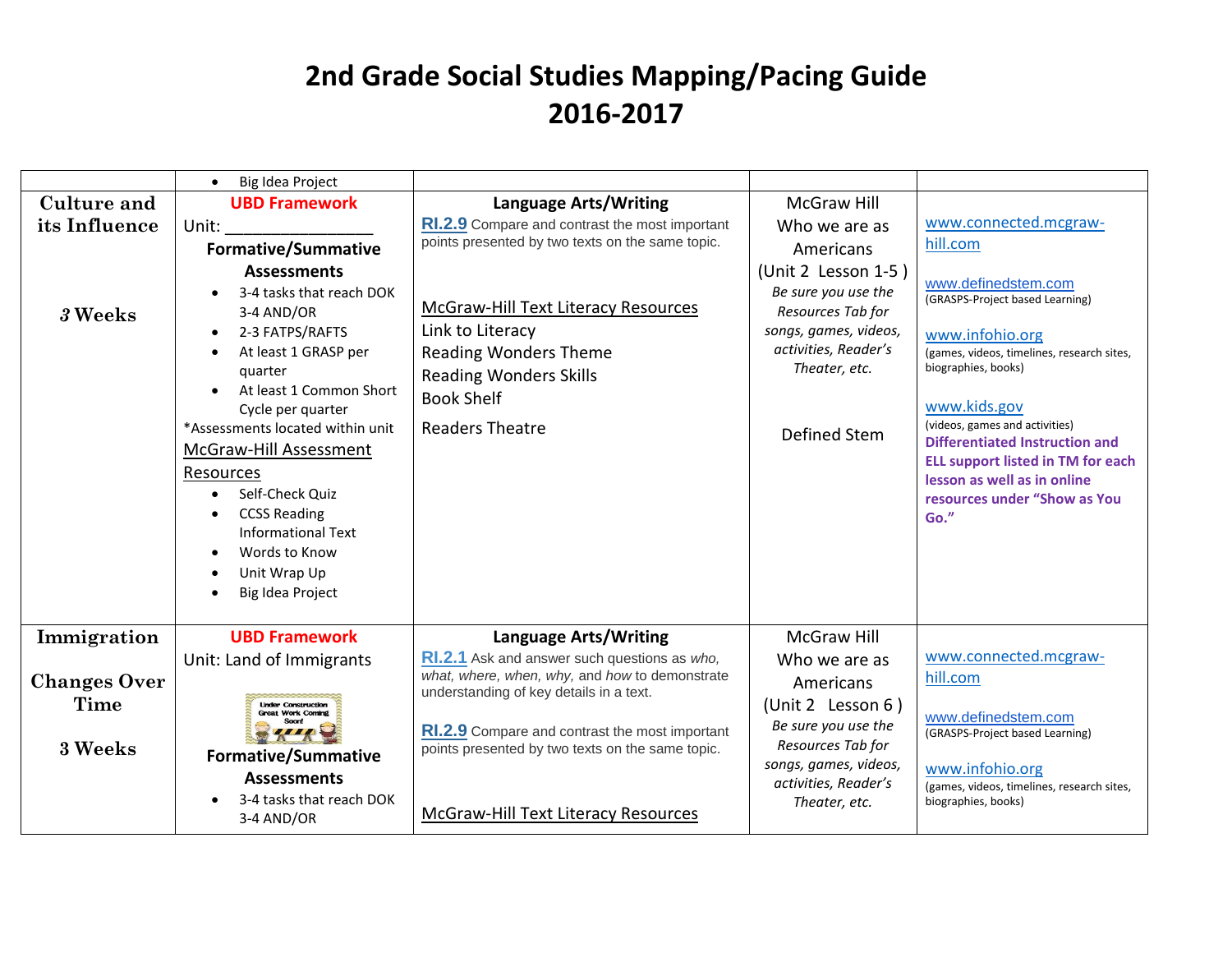| 2-3 FATPS/RAFTS<br>At least 1 GRASP per<br>quarter<br>At least 1 Common Short<br>Cycle per quarter<br>*Assessments located within unit<br>McGraw-Hill Assessment<br>Resources<br>Self-Check Quiz<br><b>CCSS Reading</b><br><b>Informational Text</b><br>Words to Know | Link to Literacy<br><b>Reading Wonders Theme</b><br><b>Reading Wonders Skills</b><br><b>Book Shelf</b><br>Readers Theatre | Defined Stem | www.kids.gov<br>(videos, games and activities)<br>Differentiated Instruction and<br><b>ELL support listed in TM for each</b><br>lesson as well as in online<br>resources under "Show as You<br>Go." |
|-----------------------------------------------------------------------------------------------------------------------------------------------------------------------------------------------------------------------------------------------------------------------|---------------------------------------------------------------------------------------------------------------------------|--------------|-----------------------------------------------------------------------------------------------------------------------------------------------------------------------------------------------------|
| Unit Wrap Up<br>Big Idea Project                                                                                                                                                                                                                                      |                                                                                                                           |              |                                                                                                                                                                                                     |

| Topics &         | <b>History</b>                                                                                                                        |
|------------------|---------------------------------------------------------------------------------------------------------------------------------------|
| <b>Standards</b> | 1. Time can be shown graphically on calendars and timelines.                                                                          |
|                  | 2. Change over time can be shown with artifacts, maps and photographs.                                                                |
| Quarter 3        | 3. Science and technology have changed daily life.                                                                                    |
|                  | 4. Biographies can show how peoples' actions have shaped the world in which we live.                                                  |
|                  | Geography                                                                                                                             |
|                  | 8. Cultures develop in unique ways, in part through the influence of the physical environment.                                        |
|                  | 9. Interactions among cultures lead to sharing ways of life.                                                                          |
|                  | <b>Government</b>                                                                                                                     |
|                  | 10. Personal accountability includes making responsible choices, taking responsibility for personal actions<br>and respecting others. |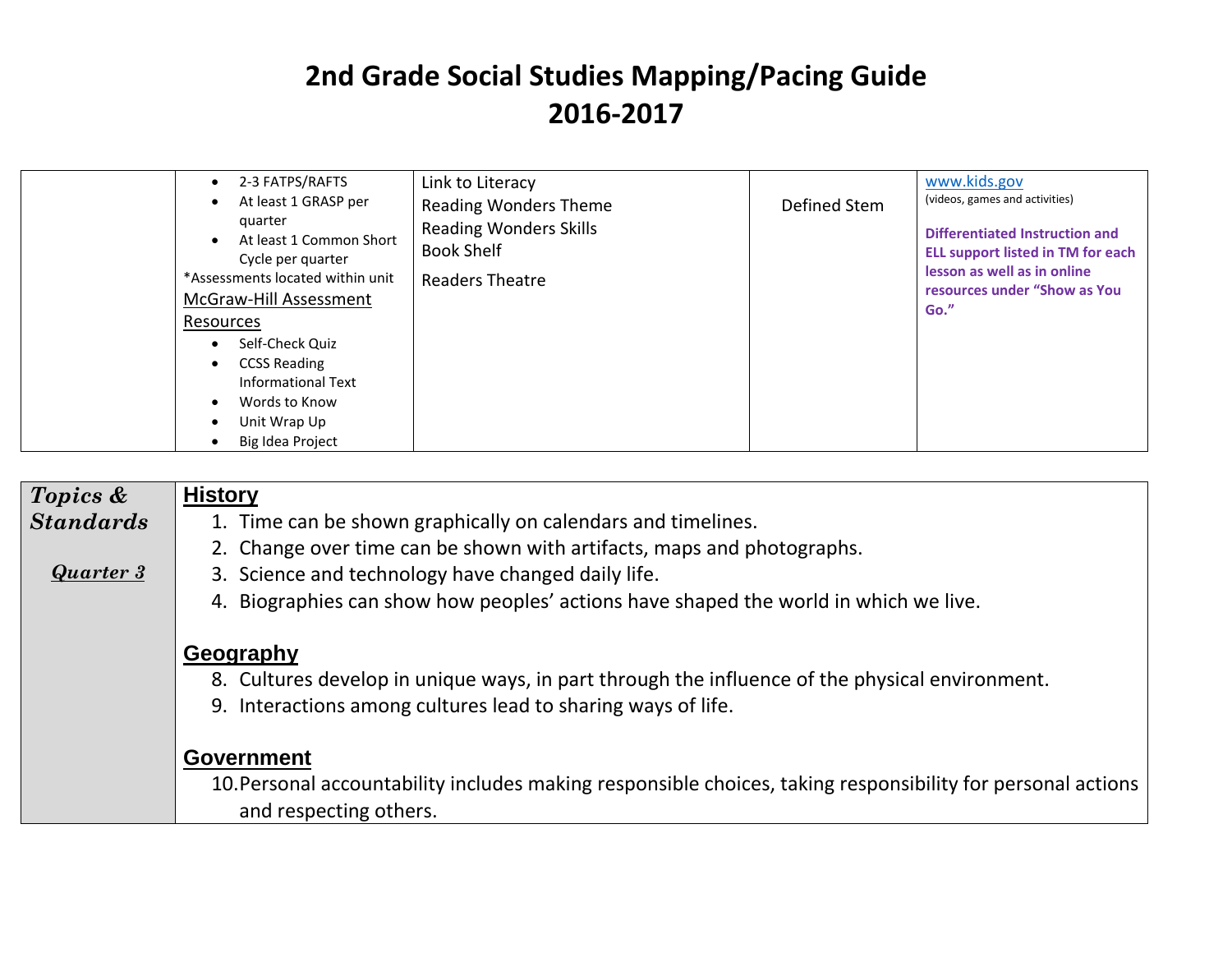| 11. Groups are accountable for choices they make and actions they take.                          |
|--------------------------------------------------------------------------------------------------|
| 12. There are different rules that govern behavior in different settings.                        |
| <b>Economics</b>                                                                                 |
| Information displayed on bar graphs can be used to compare quantities.<br>13.                    |
| 14. Resources can be used in various ways.                                                       |
| 15. Most people around the world work in jobs in which they produce specific goods and services. |
| 16. People use money to buy and sell goods and services.                                         |
| 17. People earn income by working.                                                               |
|                                                                                                  |

| <b>Time Frame</b>     | Curriculum Units                                      | <b>Opportunities for Integration</b>                                                            | <b>Resources</b>                                     | <b>Technology</b> and                                             |
|-----------------------|-------------------------------------------------------|-------------------------------------------------------------------------------------------------|------------------------------------------------------|-------------------------------------------------------------------|
|                       | & Assessment                                          |                                                                                                 | Curriculum or                                        | <i>Differentiated</i>                                             |
|                       | (Evidence)                                            |                                                                                                 | <b>Textbook</b>                                      | Learning                                                          |
| Relationships         | <b>UBD Framework</b>                                  | <b>Language Arts/Writing</b>                                                                    | <b>McGraw Hill</b>                                   |                                                                   |
| <b>Affect Choices</b> | Unit: All About                                       | RI.2.3 Describe the connection between a series of                                              | Who we are as                                        | www.connected.mcgraw-                                             |
|                       | <b>Economics</b>                                      | historical events, scientific ideas or concepts, or steps in<br>technical procedures in a text. | Americans                                            | hill.com                                                          |
| Goods and             |                                                       |                                                                                                 | (Unit 3 Lesson 1)                                    |                                                                   |
| <b>Services</b>       | <b>Under Construction</b><br><b>Great Work Coming</b> |                                                                                                 | Be sure you use the                                  | www.definedstem.com<br>(GRASPS-Project based Learning)            |
|                       |                                                       | <b>McGraw-Hill Text Literacy Resources</b>                                                      | Resources Tab for songs,                             |                                                                   |
| <b>Jobs</b> and       | <b>Formative/Summative</b>                            | Link to Literacy                                                                                | games, videos, activities,<br>Reader's Theater, etc. | www.infohio.org                                                   |
| <b>Earned Income</b>  | <b>Assessments</b>                                    | <b>Reading Wonders Theme</b>                                                                    |                                                      | (games, videos, timelines, research<br>sites, biographies, books) |
|                       | 3-4 tasks that reach                                  | <b>Reading Wonders Skills</b>                                                                   |                                                      |                                                                   |
| 3 Weeks               | DOK 3-4 AND/OR                                        | <b>Book Shelf</b>                                                                               | Defined Stem                                         | www.kids.gov                                                      |
|                       | 2-3 FATPS/RAFTS                                       | <b>Readers Theatre</b>                                                                          |                                                      | (videos, games and activities)                                    |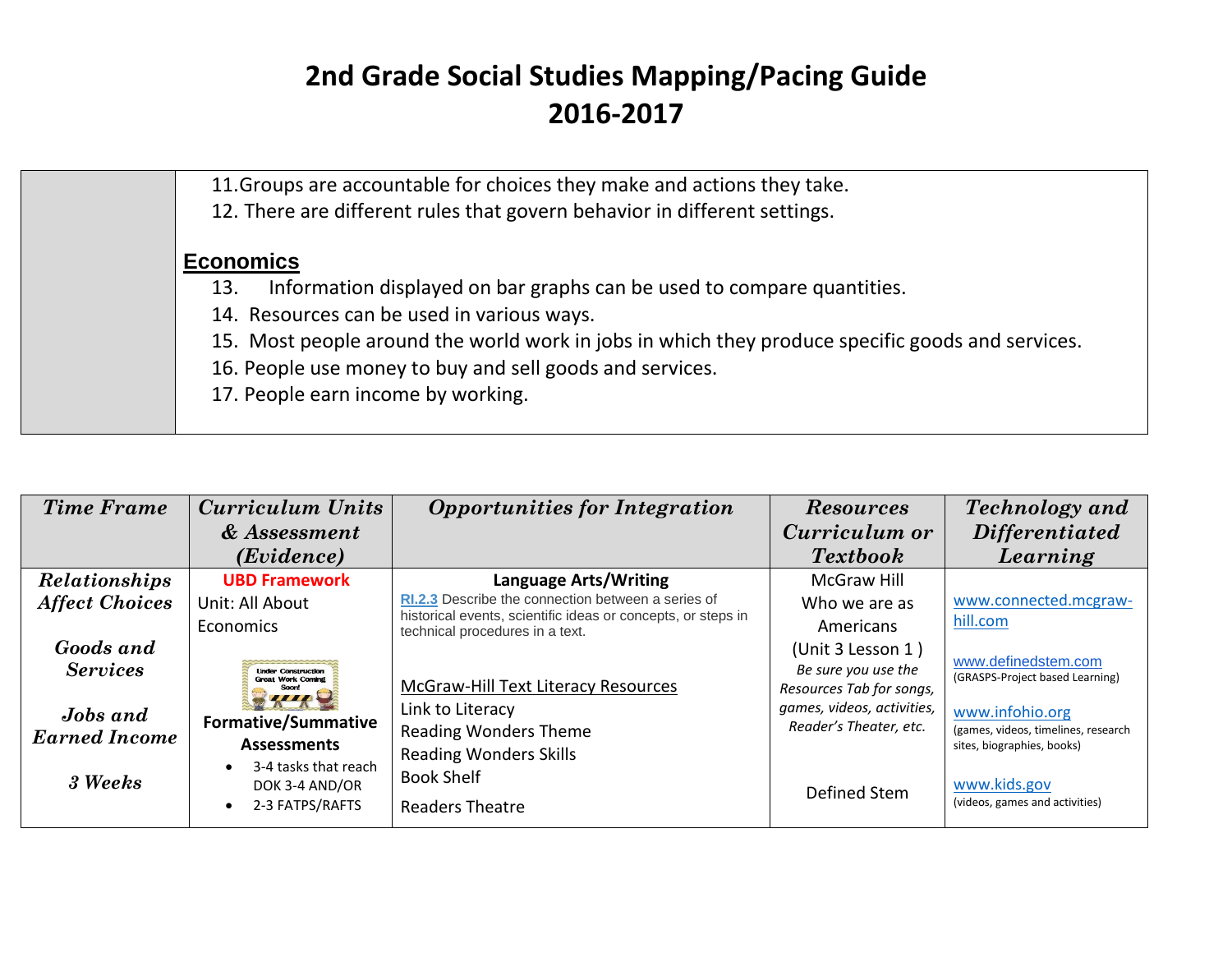|                       | At least 1 GRASP per<br>quarter<br>At least 1 Common<br>Short Cycle per<br>quarter<br>*Assessments located within<br>unit<br>McGraw-Hill<br><b>Assessment Resources</b><br>Self-Check Quiz<br><b>CCSS Reading</b><br><b>Informational Text</b><br>Words to Know<br>Unit Wrap Up<br>Big Idea Project |                                                                                                        |                                                                                  | <b>Differentiated Instruction</b><br>and ELL support listed in TM<br>for each lesson as well as in<br>online resources under<br>"Show as You Go." |
|-----------------------|-----------------------------------------------------------------------------------------------------------------------------------------------------------------------------------------------------------------------------------------------------------------------------------------------------|--------------------------------------------------------------------------------------------------------|----------------------------------------------------------------------------------|---------------------------------------------------------------------------------------------------------------------------------------------------|
| <b>Biographies</b>    | <b>UBD Framework</b><br>Unit:                                                                                                                                                                                                                                                                       | <b>Language Arts/Writing</b><br>RI.2.3 Describe the connection between a series of                     | McGraw Hill<br>Who we are as                                                     | www.connected.mcgraw-                                                                                                                             |
| <b>Actions of</b>     |                                                                                                                                                                                                                                                                                                     | historical events, scientific ideas or concepts, or steps in<br>technical procedures in a text.        | Americans                                                                        | hill.com                                                                                                                                          |
| <b>People Shaping</b> | <b>Formative/Summative</b>                                                                                                                                                                                                                                                                          | RI.2.4 Determine the meaning of words and phrases in a                                                 | (Unit 3 Lesson 2)                                                                | www.definedstem.com                                                                                                                               |
| the World             | <b>Assessments</b>                                                                                                                                                                                                                                                                                  | text relevant to a grade 2 topic or subject area.                                                      | Be sure you use the                                                              | (GRASPS-Project based Learning)                                                                                                                   |
| 3 Weeks               | 3-4 tasks that reach<br>DOK 3-4 AND/OR<br>2-3 FATPS/RAFTS<br>$\bullet$<br>At least 1 GRASP per<br>$\bullet$                                                                                                                                                                                         | McGraw-Hill Text Literacy Resources                                                                    | Resources Tab for songs,<br>games, videos, activities,<br>Reader's Theater, etc. | www.infohio.org<br>(games, videos, timelines, research<br>sites, biographies, books)                                                              |
|                       | quarter<br>At least 1 Common<br>Short Cycle per<br>quarter<br>*Assessments located within                                                                                                                                                                                                           | Link to Literacy<br><b>Reading Wonders Theme</b><br><b>Reading Wonders Skills</b><br><b>Book Shelf</b> | Defined Stem                                                                     | www.kids.gov<br>(videos, games and activities)<br><b>Differentiated Instruction</b><br>and ELL support listed in TM                               |
|                       | unit<br>McGraw-Hill<br><b>Assessment Resources</b>                                                                                                                                                                                                                                                  | <b>Readers Theatre</b>                                                                                 |                                                                                  | for each lesson as well as in<br>online resources under<br>"Show as You Go."                                                                      |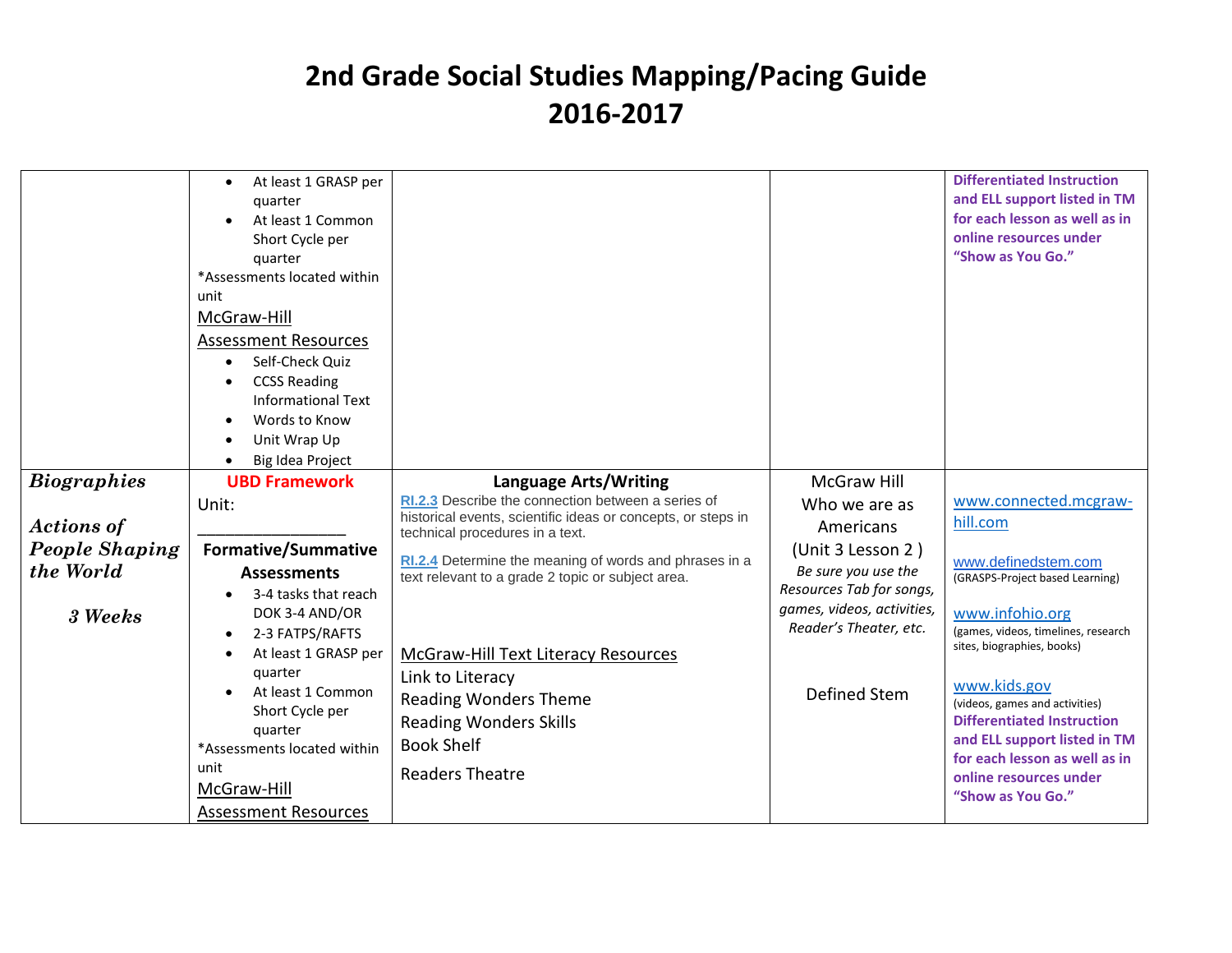| Self-Check Quiz<br><b>CCSS Reading</b><br>Informational Text<br>Words to Know<br>Unit Wrap Up<br>Big Idea Project                                                                                                                                                                                                                                         |                                                                                                                                                                                |                                                                                                                                 |                                                                                                                                                                                                                                                                                                                                                       |
|-----------------------------------------------------------------------------------------------------------------------------------------------------------------------------------------------------------------------------------------------------------------------------------------------------------------------------------------------------------|--------------------------------------------------------------------------------------------------------------------------------------------------------------------------------|---------------------------------------------------------------------------------------------------------------------------------|-------------------------------------------------------------------------------------------------------------------------------------------------------------------------------------------------------------------------------------------------------------------------------------------------------------------------------------------------------|
| <b>UBD Framework</b>                                                                                                                                                                                                                                                                                                                                      |                                                                                                                                                                                | McGraw Hill                                                                                                                     |                                                                                                                                                                                                                                                                                                                                                       |
| Unit:                                                                                                                                                                                                                                                                                                                                                     | RI.2.3 Describe the connection between a series of                                                                                                                             | Who we are as                                                                                                                   | www.connected.mcgraw-                                                                                                                                                                                                                                                                                                                                 |
|                                                                                                                                                                                                                                                                                                                                                           |                                                                                                                                                                                | Americans                                                                                                                       | hill.com                                                                                                                                                                                                                                                                                                                                              |
| <b>Assessments</b>                                                                                                                                                                                                                                                                                                                                        |                                                                                                                                                                                |                                                                                                                                 |                                                                                                                                                                                                                                                                                                                                                       |
| 3-4 tasks that reach<br>DOK 3-4 AND/OR<br>2-3 FATPS/RAFTS<br>$\bullet$<br>At least 1 GRASP per<br>quarter<br>At least 1 Common<br>Short Cycle per<br>quarter<br>*Assessments located within<br>unit<br>McGraw-Hill<br><b>Assessment Resources</b><br>Self-Check Quiz<br><b>CCSS Reading</b><br><b>Informational Text</b><br>Words to Know<br>Unit Wrap Up | <b>McGraw-Hill Text Literacy Resources</b><br>Link to Literacy<br><b>Reading Wonders Theme</b><br><b>Reading Wonders Skills</b><br><b>Book Shelf</b><br><b>Readers Theatre</b> | Be sure you use the<br>Resources Tab for songs,<br>games, videos, activities,<br>Reader's Theater, etc.<br>Defined Stem         | www.definedstem.com<br>(GRASPS-Project based Learning)<br>www.infohio.org<br>(games, videos, timelines, research<br>sites, biographies, books)<br>www.kids.gov<br>(videos, games and activities)<br><b>Differentiated Instruction</b><br>and ELL support listed in TM<br>for each lesson as well as in<br>online resources under<br>"Show as You Go." |
|                                                                                                                                                                                                                                                                                                                                                           | <b>Formative/Summative</b><br>Big Idea Project                                                                                                                                 | <b>Language Arts/Writing</b><br>historical events, scientific ideas or concepts, or steps in<br>technical procedures in a text. | (Unit 3 Lesson 3)                                                                                                                                                                                                                                                                                                                                     |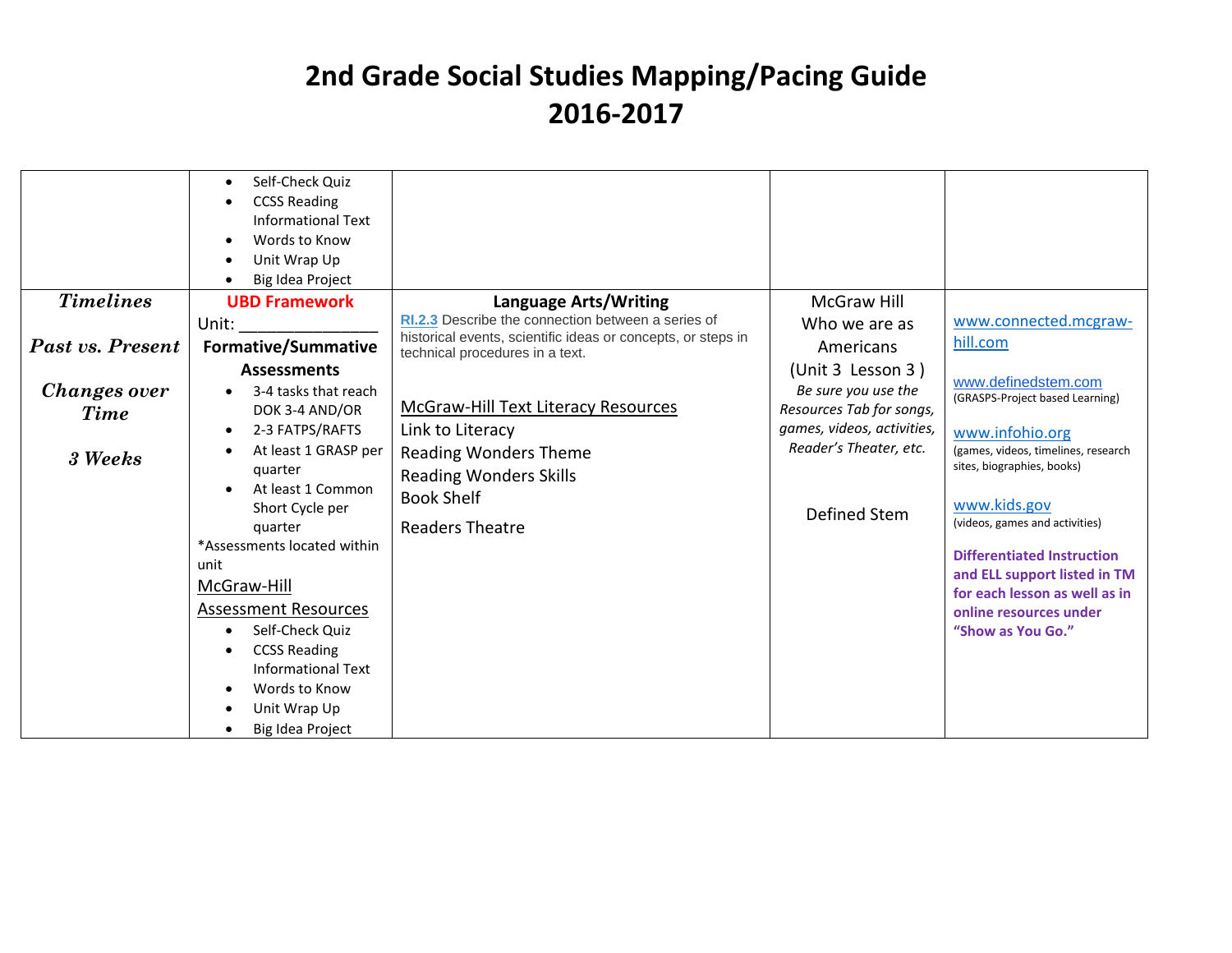| Topics &         | <b>History</b>                                                                                                                        |
|------------------|---------------------------------------------------------------------------------------------------------------------------------------|
| <b>Standards</b> | 2. Change over time can be shown with artifacts, maps and photographs.                                                                |
|                  | 3. Science and technology have changed daily life.                                                                                    |
| <b>Quarter 4</b> |                                                                                                                                       |
|                  | <b>Geography</b>                                                                                                                      |
|                  | 6. The work that people do is impacted by the distinctive human and physical characteristics in the<br>place where they live.         |
|                  | 7. Human activities alter the physical environment, both positively and negatively.                                                   |
|                  | 8. Cultures develop in unique ways, in part through the influence of the physical environment.                                        |
|                  | 9. Interactions among cultures lead to sharing ways of life.                                                                          |
|                  |                                                                                                                                       |
|                  | <b>Government</b>                                                                                                                     |
|                  | 10. Personal accountability includes making responsible choices, taking responsibility for personal<br>actions and respecting others. |
|                  | 11. Groups are accountable for choices they make and actions they take.                                                               |
|                  | 12. There are different rules that govern behavior in different settings.                                                             |
|                  |                                                                                                                                       |
|                  |                                                                                                                                       |
|                  | <b>Economics</b>                                                                                                                      |
|                  | 13. Information displayed on bar graphs can be used to compare quantities.                                                            |
|                  |                                                                                                                                       |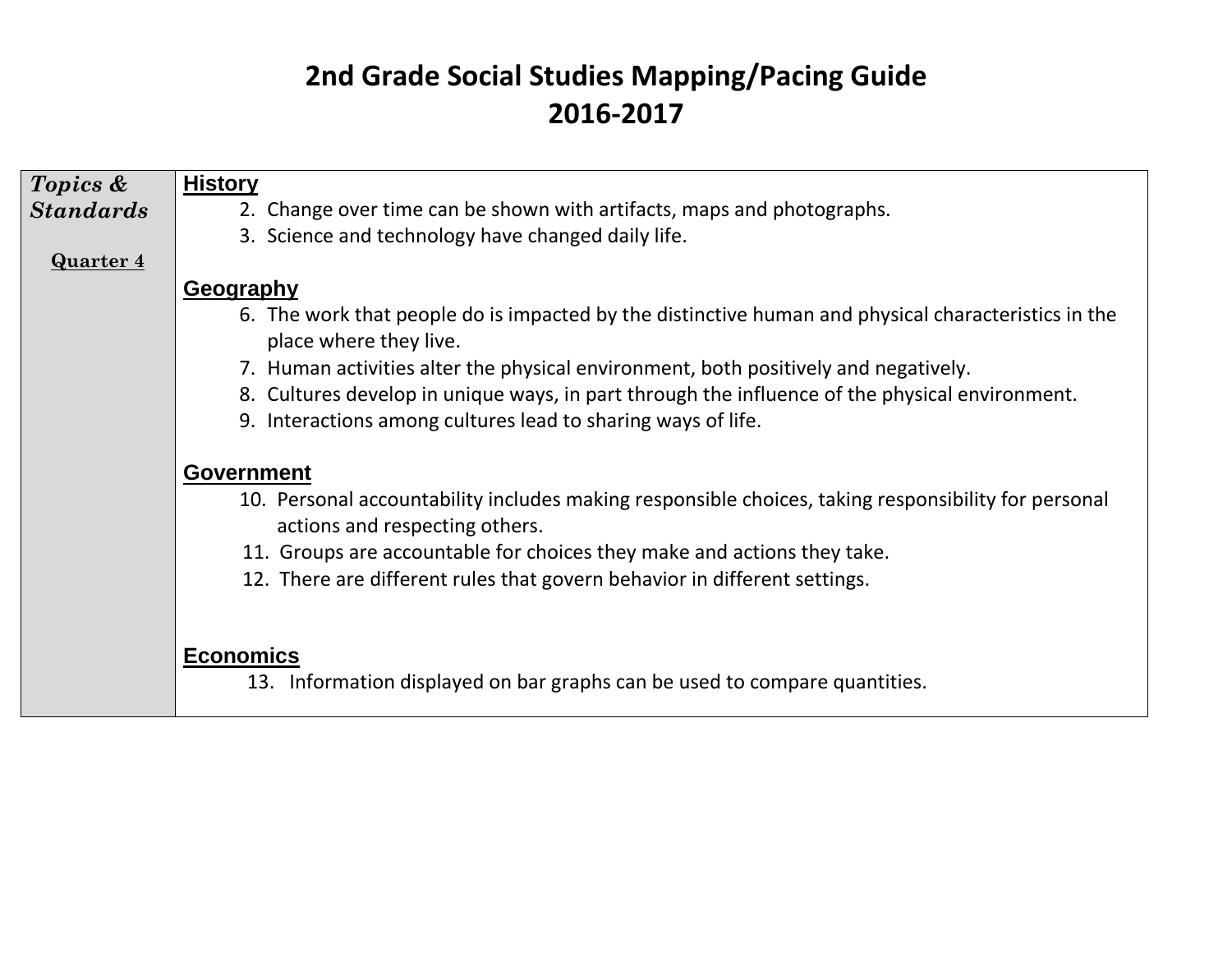| <b>Time Frame</b>                                                             | Curriculum Units<br>& Assessment<br>(Evidence)                                                                                                                                                                                                                                                                                                                                                                                                                                                     | <b>Opportunities for Integration</b>                                                                                                                                                                                                                                                                                                                                                                                                                                             | <b>Resources</b><br><i>Curriculum</i><br>or Textbook                                                                                                                                                          | <b>Technology</b> and<br>Differentiated Learning                                                                                                                                                                                                                                                                                                                                    |
|-------------------------------------------------------------------------------|----------------------------------------------------------------------------------------------------------------------------------------------------------------------------------------------------------------------------------------------------------------------------------------------------------------------------------------------------------------------------------------------------------------------------------------------------------------------------------------------------|----------------------------------------------------------------------------------------------------------------------------------------------------------------------------------------------------------------------------------------------------------------------------------------------------------------------------------------------------------------------------------------------------------------------------------------------------------------------------------|---------------------------------------------------------------------------------------------------------------------------------------------------------------------------------------------------------------|-------------------------------------------------------------------------------------------------------------------------------------------------------------------------------------------------------------------------------------------------------------------------------------------------------------------------------------------------------------------------------------|
| <b>Impact of</b><br>Science and<br><b>Technology</b><br>3-4 Weeks             | <b>UBD Framework</b><br>Unit:<br><b>Formative/Summative</b><br><b>Assessments</b><br>3-4 tasks that reach<br>DOK 3-4 AND/OR<br>2-3 FATPS/RAFTS<br>$\bullet$<br>At least 1 GRASP per<br>$\bullet$<br>quarter<br>At least 1 Common<br>$\bullet$<br>Short Cycle per<br>quarter<br>*Assessments located within<br>unit<br>McGraw-Hill Assessment<br>Resources<br>Self-Check Quiz<br><b>CCSS Reading</b><br>$\bullet$<br><b>Informational Text</b><br>Words to Know<br>Unit Wrap Up<br>Big Idea Project | <b>Language Arts/Writing</b><br>RI.2.1 Ask and answer such questions as who,<br>what, where, when, why, and how to demonstrate<br>understanding of key details in a text.<br>RI.2.7 Explain how specific images (e.g., diagram<br>showing how a machine works) contribute to and<br>clarify the text.<br>McGraw-Hill Text Literacy Resources<br>Link to Literacy<br><b>Reading Wonders Theme</b><br><b>Reading Wonders Skills</b><br><b>Book Shelf</b><br><b>Readers Theatre</b> | <b>McGraw Hill</b><br>Who we are as<br>Americans<br>(Unit 5 Lesson<br>$1-3)$<br>Be sure you use the<br>Resources Tab for<br>songs, games,<br>videos, activities,<br>Reader's Theater,<br>etc.<br>Defined Stem | www.connected.mcgraw-hill.com<br>www.definedstem.com<br>(GRASPS-Project based Learning)<br>www.infohio.org<br>(games, videos, timelines, research sites,<br>biographies, books)<br>www.kids.gov<br>(videos, games and activities)<br><b>Differentiated Instruction and ELL</b><br>support listed in TM for each lesson as<br>well as in online resources under<br>"Show as You Go." |
| <b>Human</b><br><b>Activities</b><br>Affecting the<br>Physical<br>Environment | <b>UBD Framework</b><br>Unit:<br><b>Formative/Summative</b><br><b>Assessments</b>                                                                                                                                                                                                                                                                                                                                                                                                                  | <b>Language Arts/Writing</b><br>RI.2.1 Ask and answer such questions as who,<br>what, where, when, why, and how to demonstrate<br>understanding of key details in a text.                                                                                                                                                                                                                                                                                                        | <b>McGraw Hill</b><br>Who we are as<br>Americans<br>(Unit 5 Lesson<br>$1-3)$                                                                                                                                  | www.connected.mcgraw-hill.com<br>www.definedstem.com<br>(GRASPS-Project based Learning)<br>www.infohio.org                                                                                                                                                                                                                                                                          |